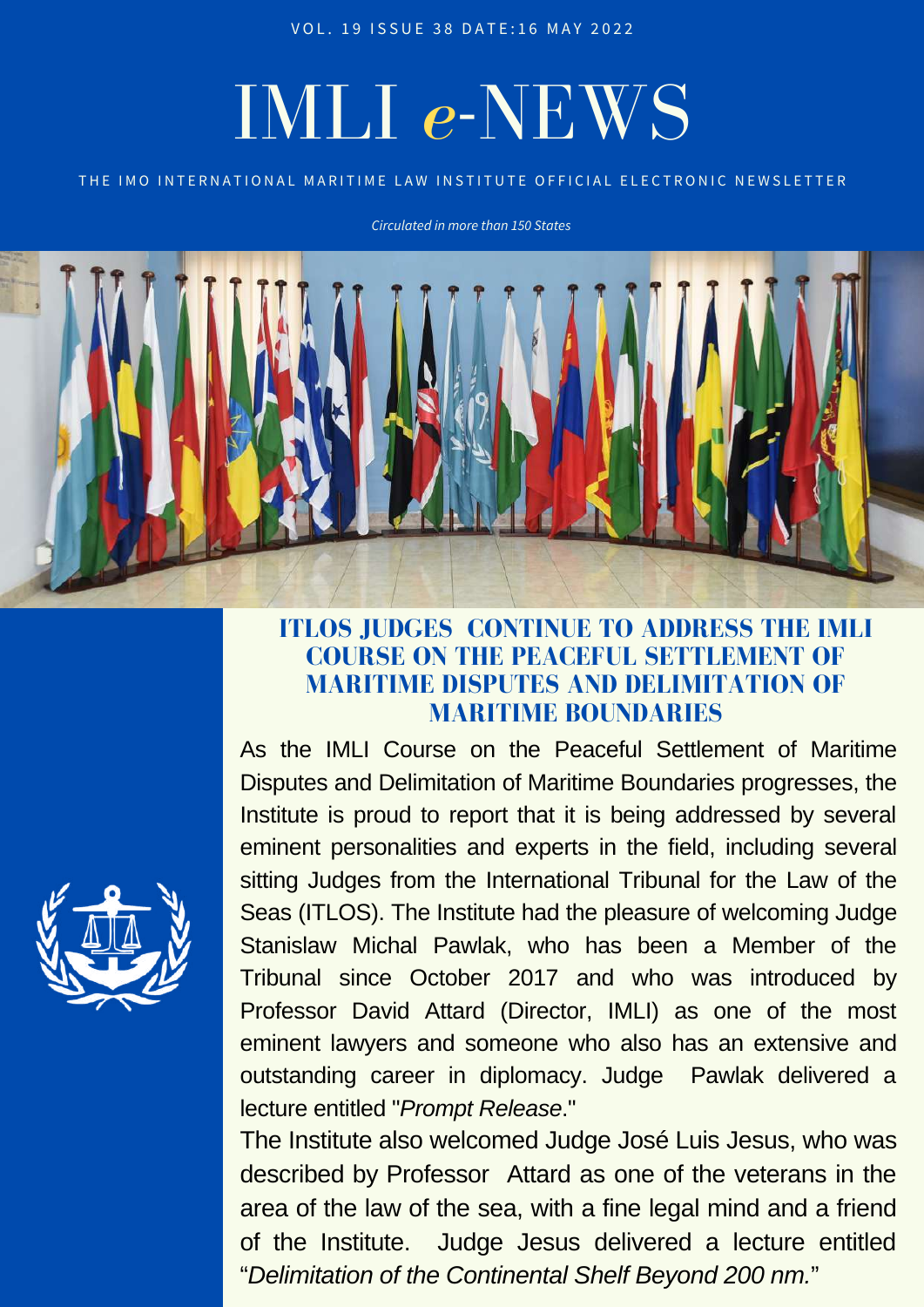During this week's of lectures, the Institute had the pleasure of receiving Judge Kriangsak Kittichaisaree, who delivered a lecture to the IMLI Class of 2020- 2021 and Course participants entitled 'Legality of Enforcement Activities at Sea (Cases No. 2, 19, 24 and 25).' He was introduced by Dr. Sanjeet Ruhal (The Nippon Foundation Lecturer in International Maritime Security Law, IMLI).



*Judge Stanislaw Michal Pawlak (Judge of International Tribunal for the Law of the Sea (ITLOS))*



*Judge José Luis Jesus (Judge of International Tribunal for the Law of the Sea (ITLOS))*



*Judge Kriangsak Kittichaisaree (Judge of International Tribunal for the Law of the Sea (ITLOS))*

# **FORMER JUDGE AND VICE-PRESIDENT OF ITLOS LECTURES AT IMLI**

The Institute had the pleasure of welcoming online, Ambassador Helmut Türk (Former Judge and Vice-President of the International Tribunal for the Law of the Sea (ITLOS)) on 12 May. Ambassador Türk delivered a lecture entitled "Responsibility of States for Activities in the Area (Case No. 17)." He was introduced by Professor David Attard (Director, IMLI), who referred to him as an outstanding jurist and publicist. He also informed the participant that Ambassador Türk is an exceptional international lawyer and a specialist in the Law of the Sea, despite hailing from a landlocked country.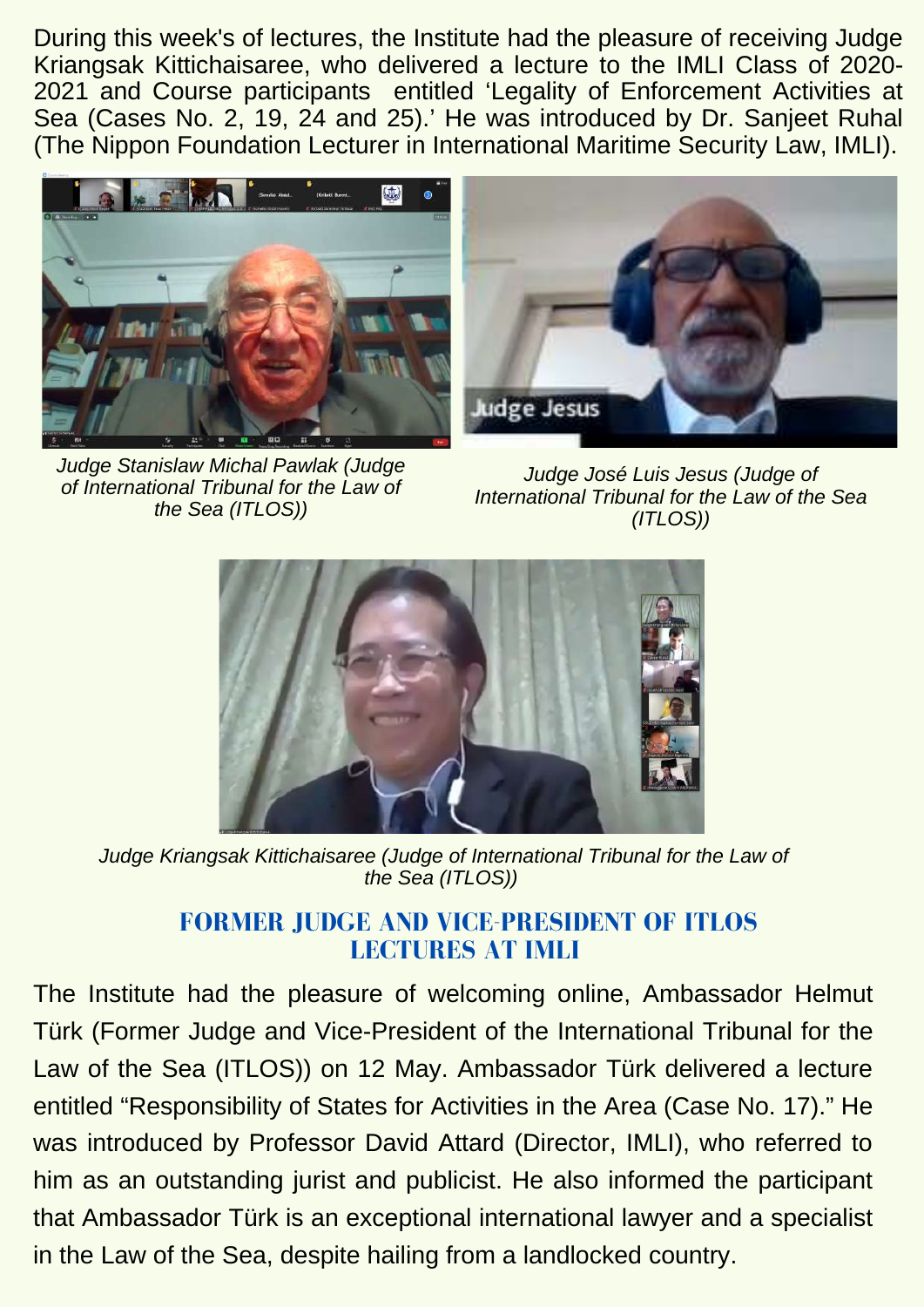

Mr. Marco Benatar (Associate Legal Officer, International Tribunal for the Law of the Sea (ITLOS)) delivered a lecture entitled "Limitations and Exceptions Under Part XV Section 3."

*Professor David Attard introducing Ambassador Helmut Türk*



# **EMINENT SPEAKERS ADDRESS THE IMLI COURSE ON INTERNATIONAL MARITIME SECURITY LAW**

The Institute, in continuation with its efforts to enhance capacity-building in the area of International Maritime Security Law, had the pleasure of welcoming four eminent personalities in this field who delivered specialist lectures in various areas of security law. On Tuesday 10 May, Dr. Yurika Ishii (Associate Professor, National Defense Academy of Japan) and Captain William 'Bill' Dwyer (Chief of Maritime, International, and Environmental Law for the US Coast Guard) addressed the Course. Dr. Ishii's lecture was entitled "*Trafficking of Illicit Drugs and Arms"* and Captain Dwyer lectured on the topic "*The U.S. Coast Guard's Legal Framework for Operations*."

Following these were the lectures of Professor Anna Petrig (The Chair of International Law and Public Law, University of Basel in Switzerland) and Dr. Nilüfer Oral (Director of the Centre of International Law (CIL), National University of Singapore and Member, the Law Faculty at Istanbul Bilgi University, Turkey). Professor Petrig delivered a lecture entitled "*The Commission of Maritime Crimes With Autonomous Ships: Legal Challenges Ahead"* and Dr. Oral's lecture was entitled "*Intentional Marine Environment Pollution as Security Threat/Sea Level Rise and International Security Implications."*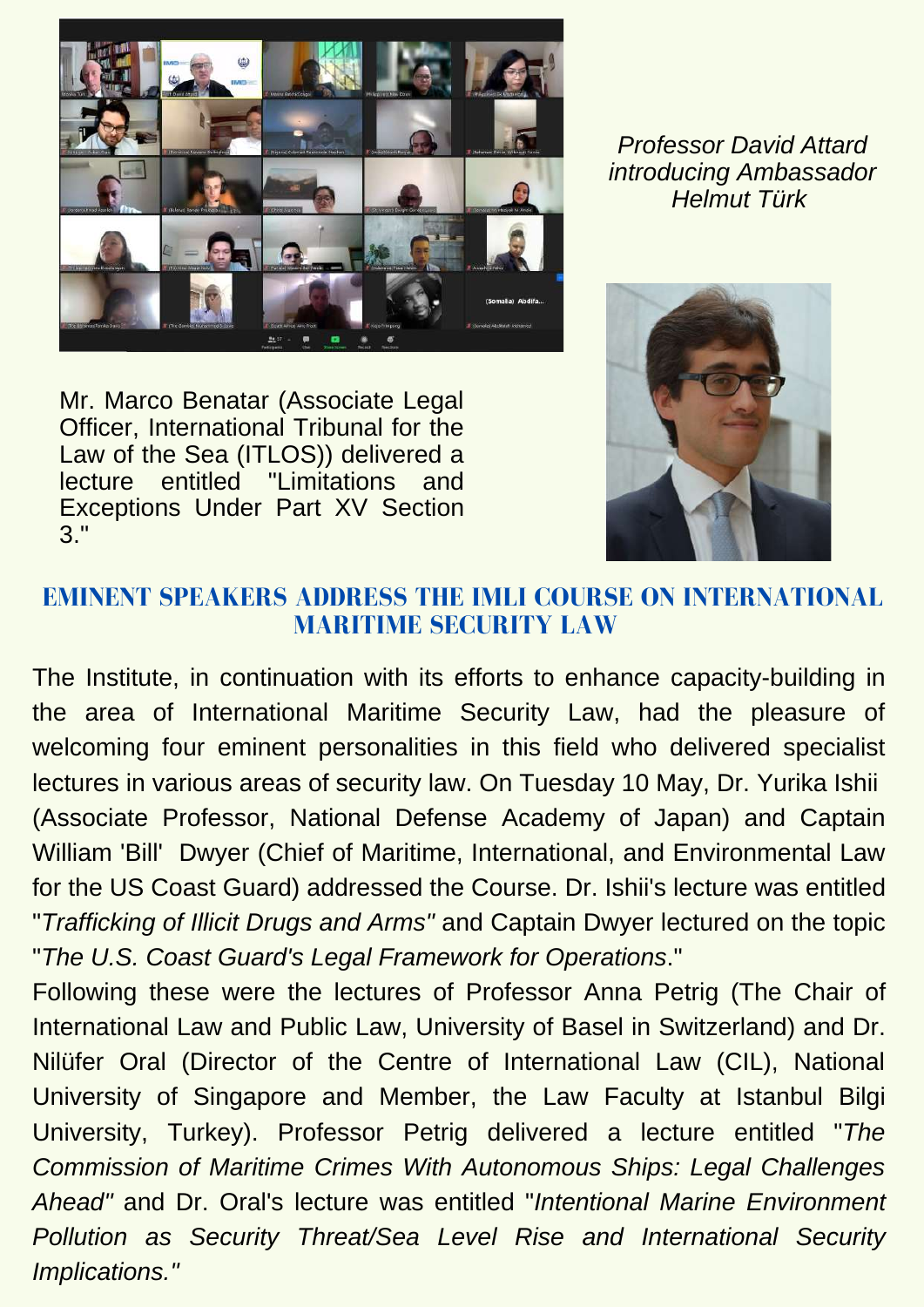

*Judge Kriangsak Kittichaisaree*

In conclusion of these lectures for the week, was the lecture of Judge Kriangsak Kittichaisaree on "Legality of Enforcement Activities at Sea (Cases No. 2, 19, 24 and 25)", which straddles both the Courses of Maritime Security and the IMLI Course on the Peaceful Settlement of Maritime Disputes and Delimitation of Maritime Boundaries.



*Dr. Yurika Ishii (Associate Professor, National Defense Academy of Japan)*



*Professor Anna Petrig (The Chair of International Law and Public Law, University of Basel in Switzerland) during her lecture*



*during her lecture Captain William 'Bill' Dwyer (Chief of Maritime, International, and Environmental Law for the US Coast Guard)*



*Dr. Nilüfer Oral (Director of the Centre of International Law (CIL), National University of Singapore) delivering her lecture*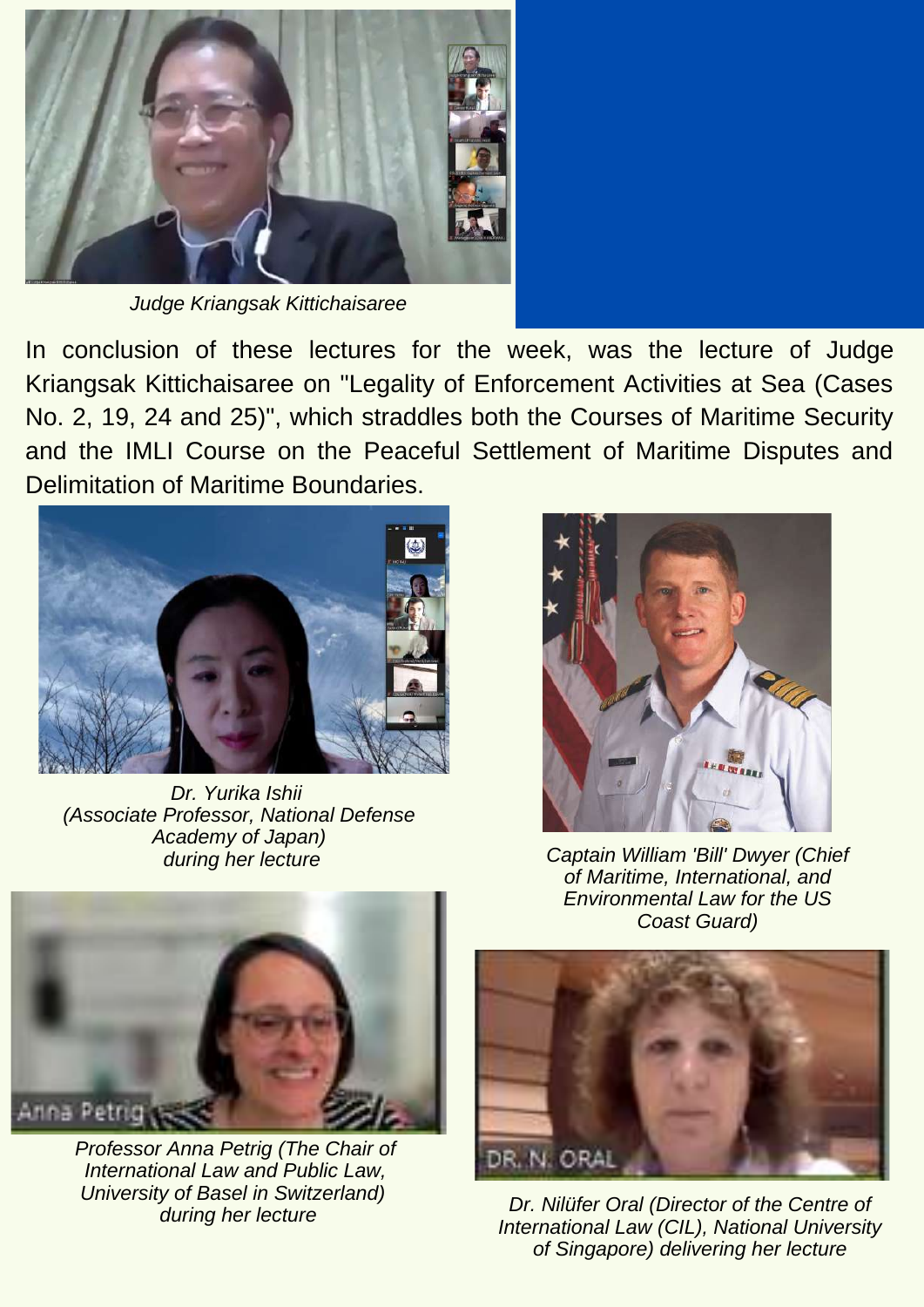#### **LECTURES DELIVERED WITHIN THE IMLI COURSE ON THE PROTECTION OF THE MARINE ENVIRONMENT AND OCEAN GOVERNANCE**

On Monday 9 May, Mr. Camille Bourgeon (Technical Officer - Marine Environment Division, IMO) delivered a lecture entitled "*IMO Ship-Sourced Emissions and Climate Change*". His lecture was very well received by the Course Participants. This was followed on 10 May by the lecture of Professor Dr. Alexander Proelss (Chair, International Law of the Sea and International Environmental Law, Public International Law and Public Law, Faculty of Law, Universität Hamburg). He delivered a lecture entitled "*Really a sea change? – In search of a coherent and consistent sustainability approach.*" The lecture of Professor Daniel Bodansky (Regents' Professor of Law in the Sandra Day O'Connor College of Law) took place on 12 May. His lecture was entitled "Ocean and Climate Change Law".



*Mr. Camille Bourgeon (Technical Officer - Marine Environment Division, IMO)*



*Professor Dr. Alexander Proelss (Chair, International Law of the Sea and International Environmental Law, Public International Law and Public Law, Faculty of Law, Universität Hamburg)*

*Professor Daniel Bodansky (Regents' Professor of Law in the Sandra Day O'Connor College of Law)*